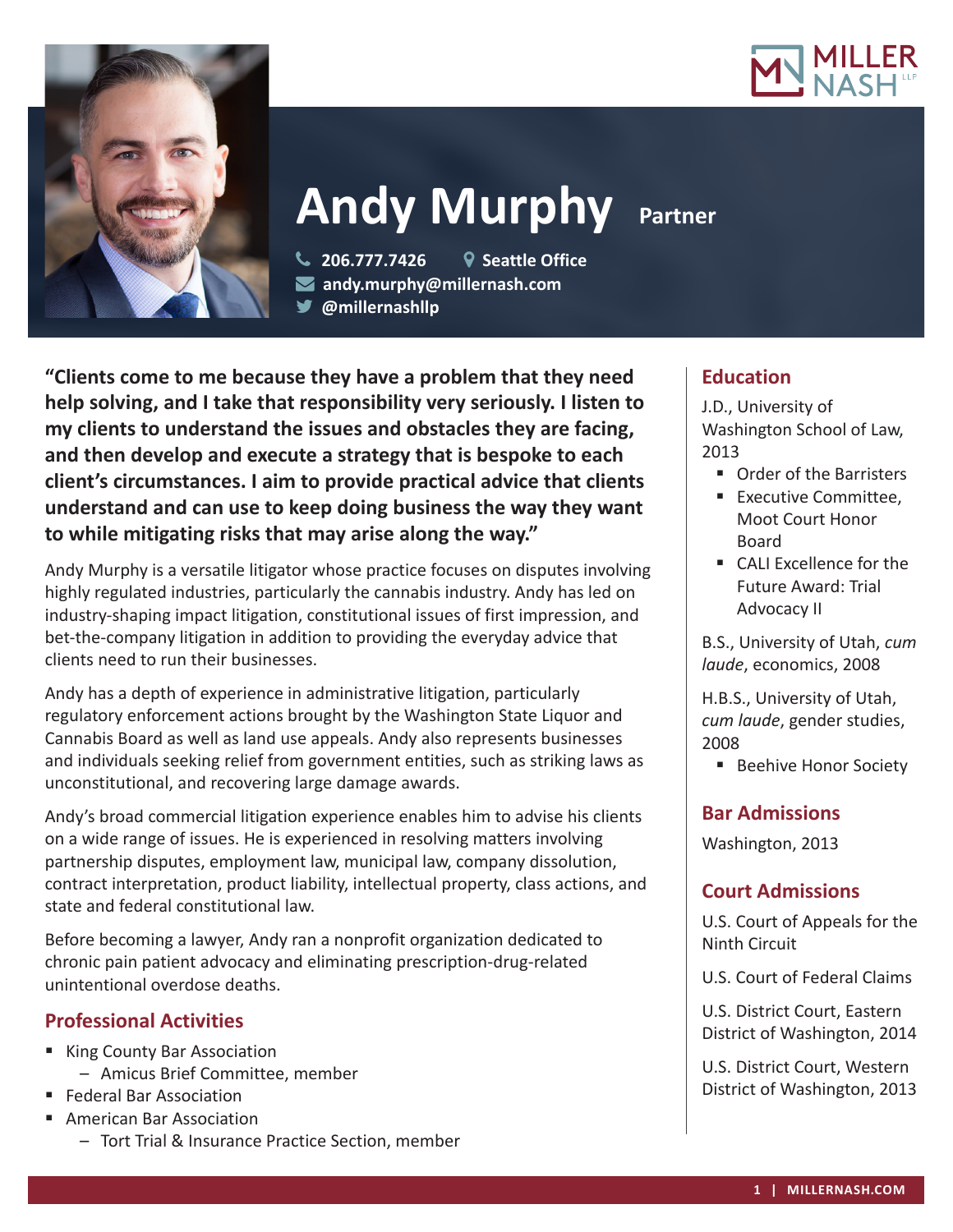

- **QLaw, member**
- Qlaw Foundation of Washington LGBTQ+ Legal Clinic, volunteer attorney
- **University of Washington School of Law** 
	- Affiliate instructor of law, Trial Advocacy II
		- Willem C. Vis International Commercial Arbitration Moot Team, head coach
- King County Prosecuting Attorney's Office, Special Deputy Prosecutor
- ACLU of Washington, cooperating attorney
- Extern, Washington State Supreme Court, Honorable Steven C. González, 2012

## **Civic Activities**

- Lifelong, vice-president of the board of directors
- Greater Seattle Business Association, member

## **Representative Experience**

### **Plaintiff-Side Litigation Against Government Entities**

- Represent plaintiff seeking to strike the residency requirement for Washington's cannabis industry as unconstitutional.
- Represent former cannabis retailer seeking damages from municipality for wrongful denial of a business license.

### **Cannabis Regulatory Enforcement Defense**

- Represented cannabis producer-processor in multiple related appeals of actions where the Washington State Liquor and Cannabis Board sought license cancellation for traceability violations.
- Represented cannabis producer-processor in defense of administrative violation notice alleging violations of true parties of interest and prohibited practices.
- Represented cannabis producer-processor in defense of administrative violation notices alleging violations of traceability and advertising rules.
- **EXECT** Represented cannabis retailer and producer-processor in responding to audits conducted by Washington State Liquor and Cannabis Board.

## **Commercial Disputes Involving Cannabis Companies**

- Represents cannabis retail stores in defense of class actions alleging violations of the Telephone Consumer Protection Act (TCPA).
- **Represented cannabis businesses in lawsuits arising out of mergers and acquisitions.**
- Represented partners in retail cannabis stores in disputes alleging breaches of fiduciary duties and seeking dissolution of the partnerships.
- **Represented marijuana processor in dispute regarding ownership of industrial equipment.**
- Represented cannabis retailer in a commercial landlord-tenant dispute.

#### **Commercial Litigation**

- In connection with multidistrict class action litigation, represented business in seeking tax refunds from over 150 municipalities across the State of Washington.
- Represented plaintiffs in class action against the United States regarding taking of real property.
- Defended a Fortune 500 Company in private arbitration against former subsidiary involving breach of contract, breach of fiduciary duties, and indemnification claims. Settled multimillion-dollar dispute for less than half of one percent of the damages alleged by claimants.
- Represented business and primary shareholder in recovering high-value real property collateral following rescission of underlying loan.